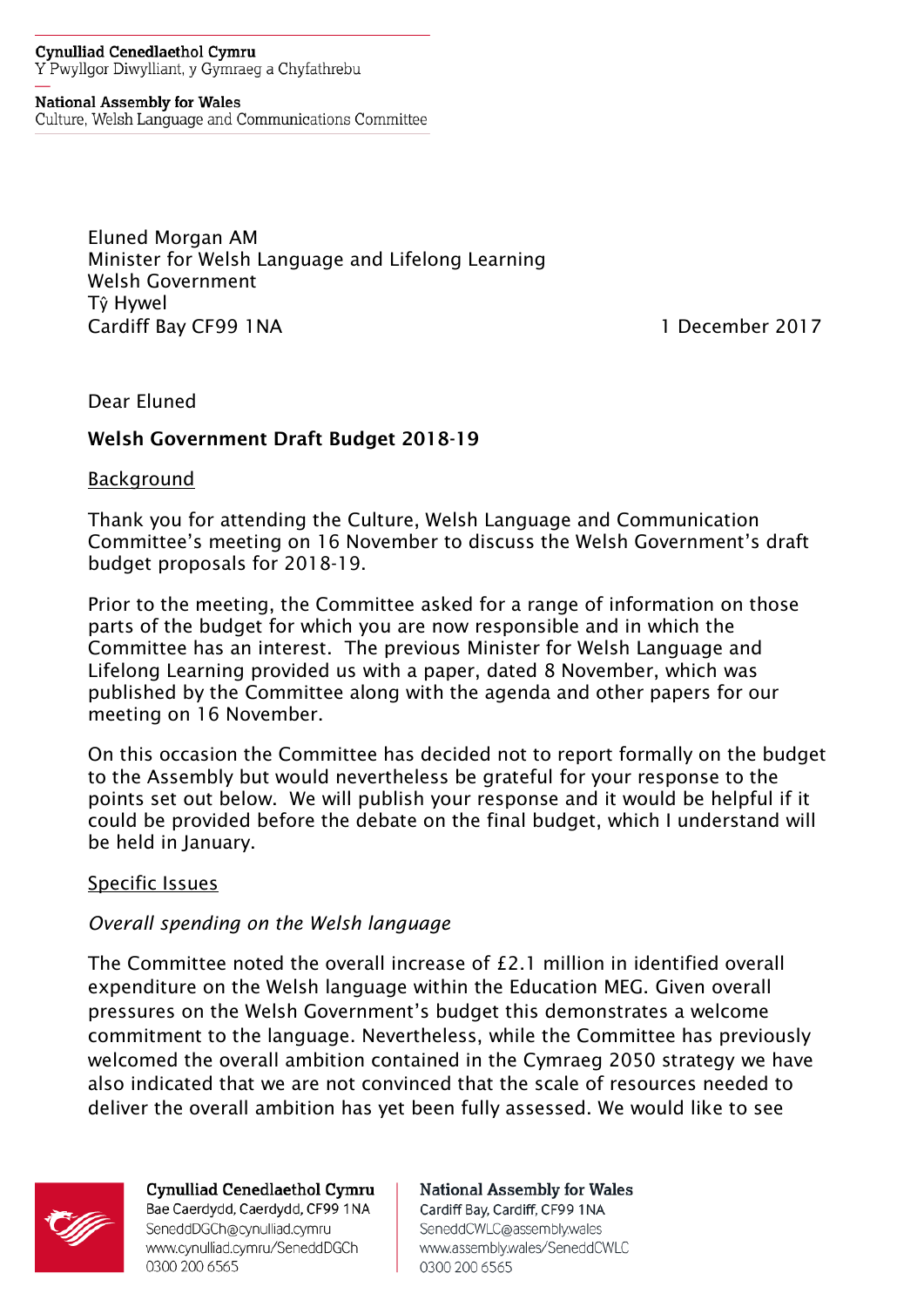greater clarity over the resources that will be needed over the medium and longer term.

# *Cymraeg 2050 - 5 year profile of expenditure*

You and your officials indicated that, although the overall aim is for a million Welsh speakers by 2050, you are looking to break this down into 5 year milestones for planning and monitoring purposes. Given this, the Committee would be grateful for a breakdown of profiled expenditure in this area over the next 5 years alongside the specific objectives that this expenditure is intended to support.

The Committee recognises that much of the expenditure concerned may not currently be separately identified, particularly, from general education expenditure. However, you recognised in your remarks to the Committee that it will be important to look at this issue in a cross-governmental way. It is also important at the outset to have a clear idea of the resources that will be required and the planning assumptions that underlie those resources.

# *Support for Mudiad Meithrin*

In our report, 'Achieving the Ambition', we drew attention to Mudiad Meithrin's assessment that 650 new groups would be required over the lifetime of the Cymraeg 2050 strategy. You explained that the increase in the number of Mudiad Meithrin playgroups by 40 between now and 2021, increasing to 150 playgroups over the next decade is sufficient in order to achieve the target. The additional £1million in the draft budget for Mudiad Meithrin will enable this to happen.

Despite this, there is a clear disparity between the earlier assessment provided to the Committee and the increase now planned. We were grateful for the explanation in evidence that this is, to a considerable degree, because of differences in the definition of a Cylch Meithrin with, for instance, sessions at different times of the day being registered as separate groups. A lower number of additional groups may, therefore, achieve the same end as outlined to us by Mudiad Meithrin in their earlier evidence.

Mudiad Meithrin have since indicated to the Committee's officials that they agree with this assessment. We have also received a letter from Mudiad Meithrin, which welcomes the additional funding and explains further some of the work that they will now be doing in this area. I attach a copy of the letter for the public record.

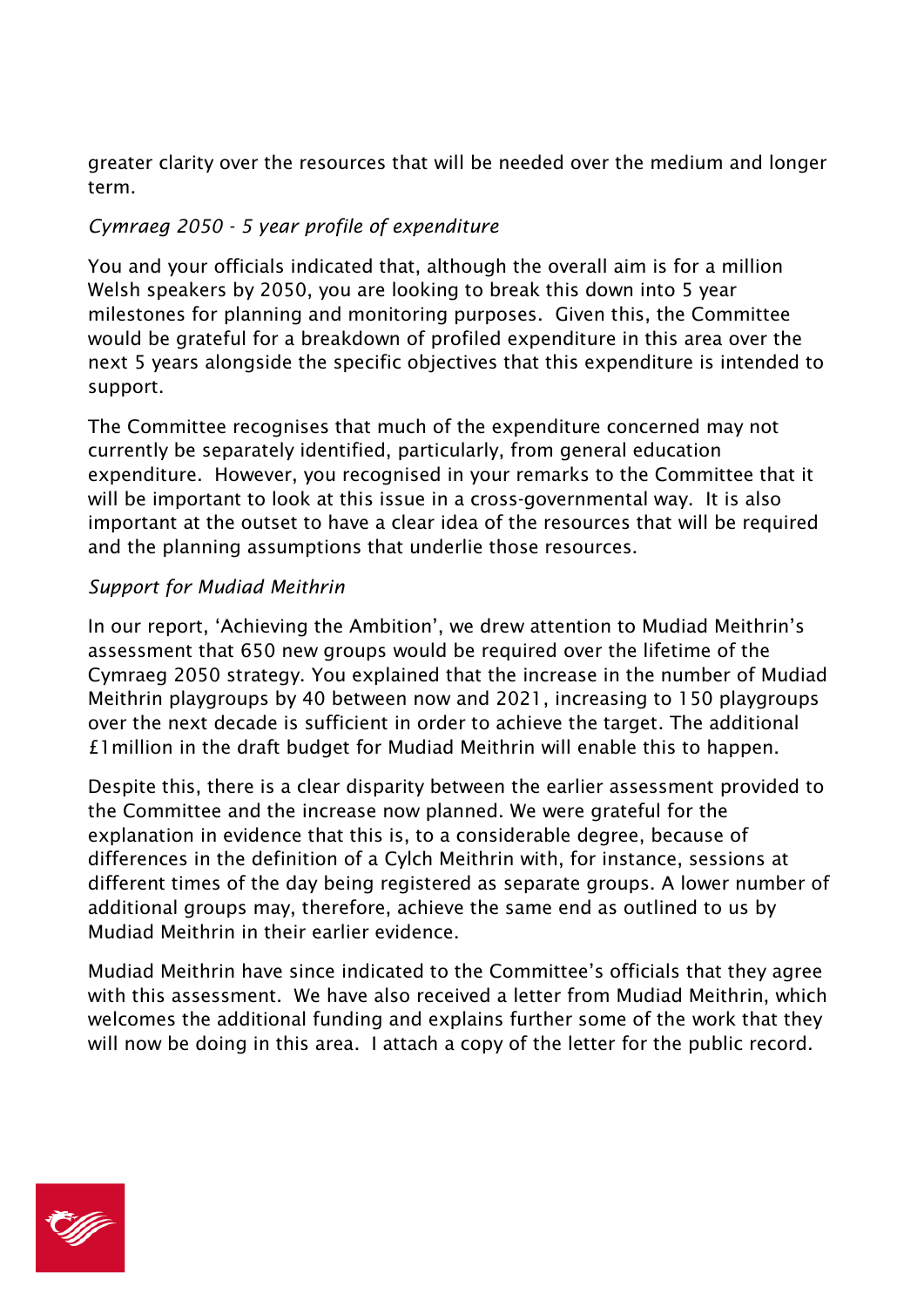# *Sabbatical Scheme*

The Committee has previously expressed its concern at the perceived effectiveness and limited evaluation of the Sabbatical Scheme. As we noted in 'Achieving the Ambition' there does not seem to be a great deal of evidence that attendance on courses has fed through to the classroom, either in terms of better outcomes for pupils or in terms of increases in the number of Welsh speakers in the education workforce. There was an indication in your evidence that changes are being made to the scheme, which might help address some of our concerns.

You agreed to reflect on our concerns and I'd be grateful for your views along with further information on how the changes to the scheme might help address them.

# *Promoting the Language - Working with SMEs*

You confirmed that the £400,000 in funding to help SMEs increase their use of the language in 2017-18 is planned to continue in 2018-19. The information provided during the meeting indicated that this funding supports 10 officers, employed by the Welsh Government under contract to work in communities with the Mentrau Iaith.

The Committee would be grateful for any further information you can provide on how the scheme will work and the reasons why this particular approach has been chosen. It would also be useful to know what specific outcomes the scheme is intended to achieve, and how its success will be evaluated in the future.

# *Welsh Language BEL*

The Committee would be grateful for a detailed breakdown of the £3.9 million within the Welsh Language BEL (6020). Your officials also noted that this BEL included some errors in 2017-18, which the current budget is now correcting. It would be helpful to receive some clarity for the record on exactly what the errors were, and how they have now been corrected.

# *Proposals for a Welsh Language Bill*

The background paper provided by your predecessor indicated that the cost of introducing a new Welsh Language Act would be met from within current budgets. The point was made at the meeting that it is difficult to believe that the new Bill will have no financial implications on the Welsh Language BEL. While the Committee appreciates that it may be too soon for you to have drawn up detailed estimates of any additional costs, it does not seem unreasonable to ask whether